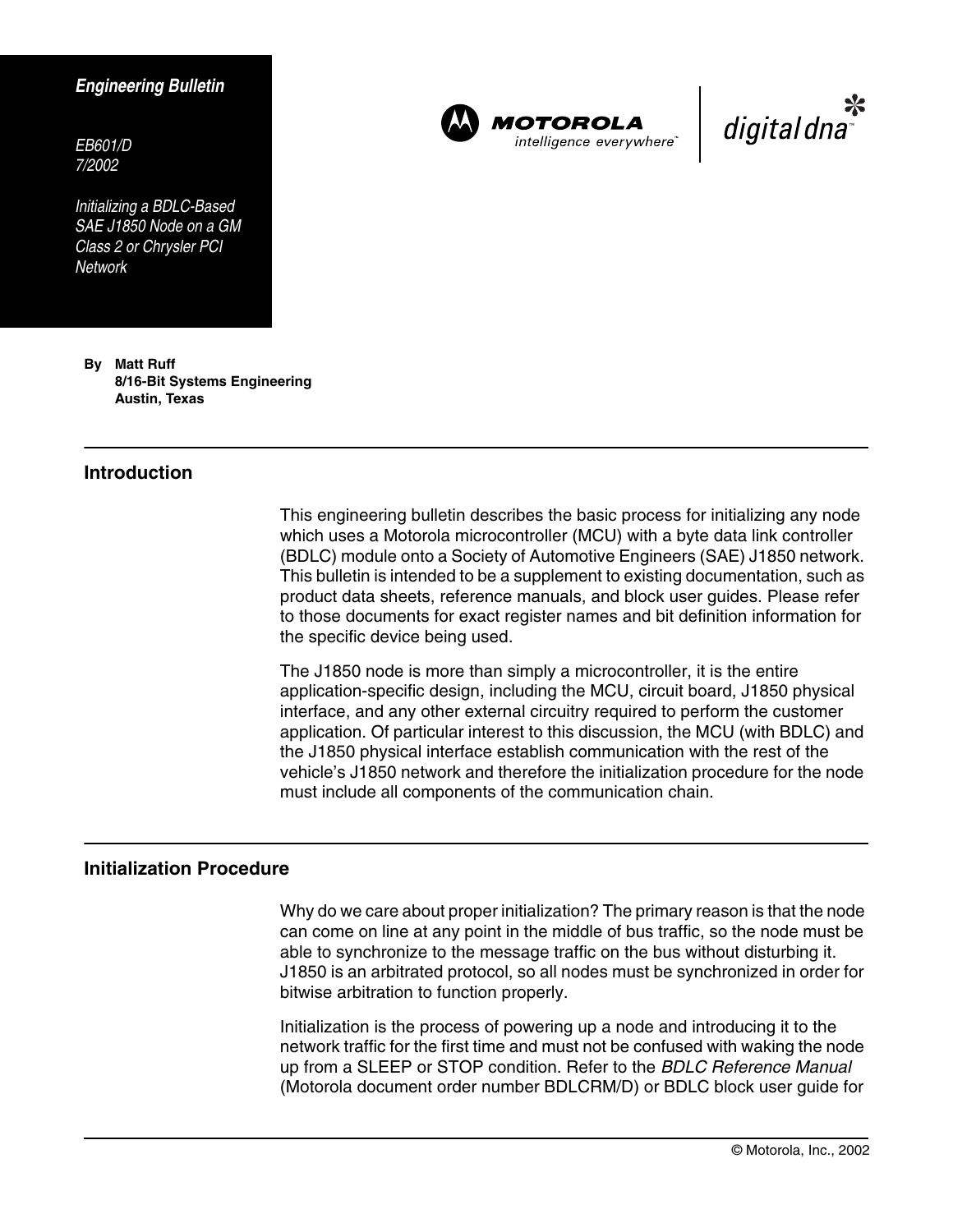more information on recovery procedures from STOP or SLEEP modes. Initialization of the node involves setting up the BDLC for the first time, setting parameters such as clock selection (CLKS bit) and analog round trip delay time (BARD), which only need to be configured once after the initial power-on reset of the MCU. The initialization process presumes that all registers and external devices are in their initial hardware reset state and should only be performed one time following a reset of the MCU, such as power-on reset (POR) or other MCU hardware reset, such as a computer operating properly (COP) reset.

Some confusion has been introduced to the initialization process due to changes in device design. In early devices designed for J1850 networks, such as the HC05V12, the analog transceiver was incorporated into one package, so it was automatically placed into loopback mode when the analog loopback mode ALOOP bit was set. In subsequent designs, an external transceiver is required and the application software must use a general-purpose port pin to accomplish the same functionality. Most external J1850 transceiver devices have a loopback enable input pin to support this mode of operation. **Figure 1** shows how the analog and digital loopback features operate on the BDLC, in conjunction with the transceiver device.



**Figure 1. ALOOP and DLOOP Behavioral Model**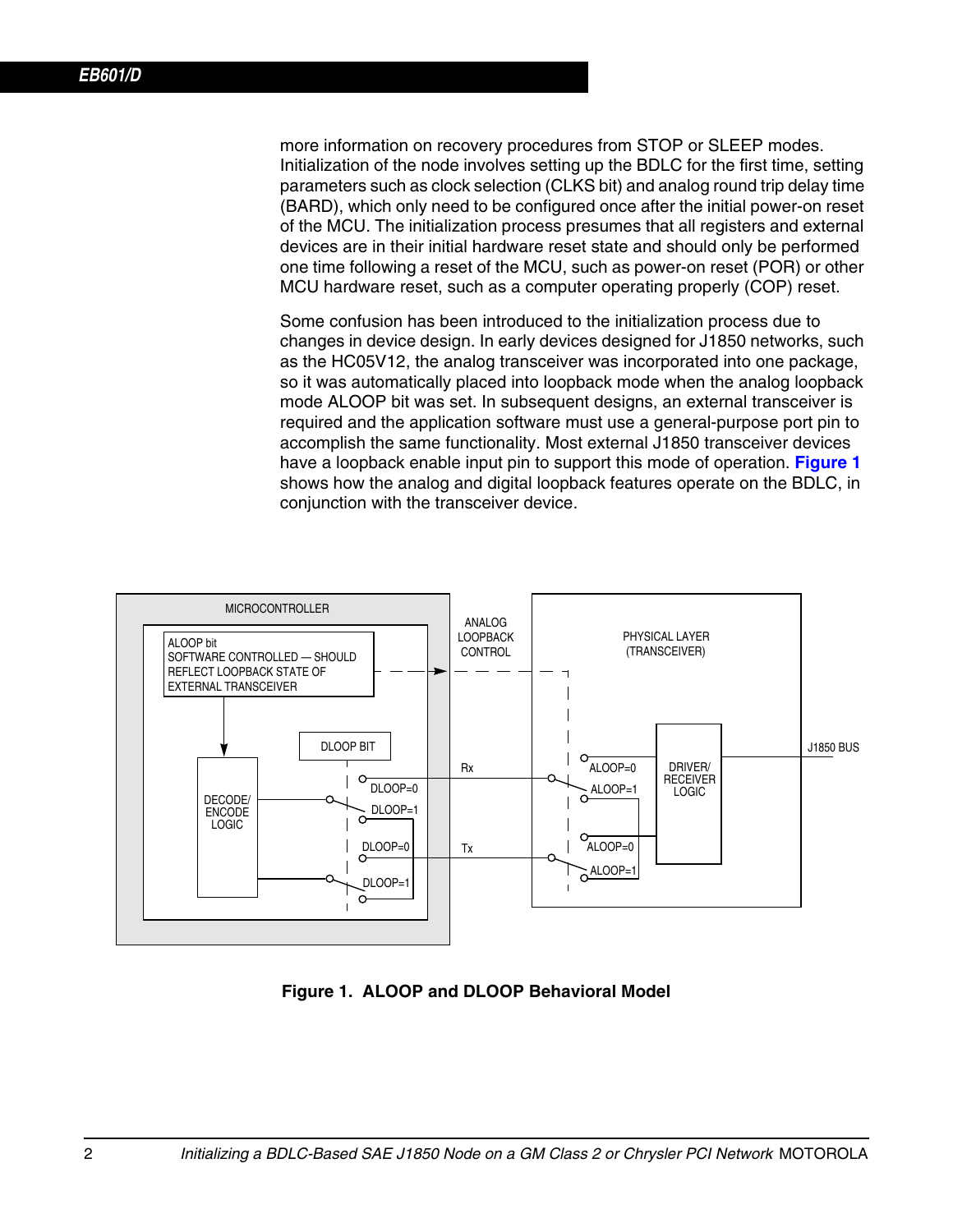It is the responsibility of the BDLC driver software to properly manage the synchronization of the ALOOP bit in the BDLC and the actual state of the transceiver device. The BDLC relies upon the state of the ALOOP bit to indicate the actual state of the analog stage of the node and if the two do not match, undesired behavior could result. It is critical, therefore, that the port pin assigned to control the transceiver loopback mode be initialized to match the reset state of the ALOOP bit out of device reset. This means that the port pin must be initialized to place the transceiver into loopback mode out of MCU reset. Most transceivers revert to loopback mode unless their loopback pin is driven to a particular state, so that a general-purpose port pin, which will initialize to a high-Z input, will result in the transceiver being placed into loopback mode. The pin could then be set to the appropriate level and switched to an output, keeping the transceiver in loopback and preventing any gaps in behavior. The transceiver can then be taken out of its loopback mode at any time.

With this in mind, let's look at the initialization procedure for the BDLC module and incorporate the handling of the J1850 physical layer into that process. **[Figure 2](#page-3-0)** shows the flowchart of the initialization procedure.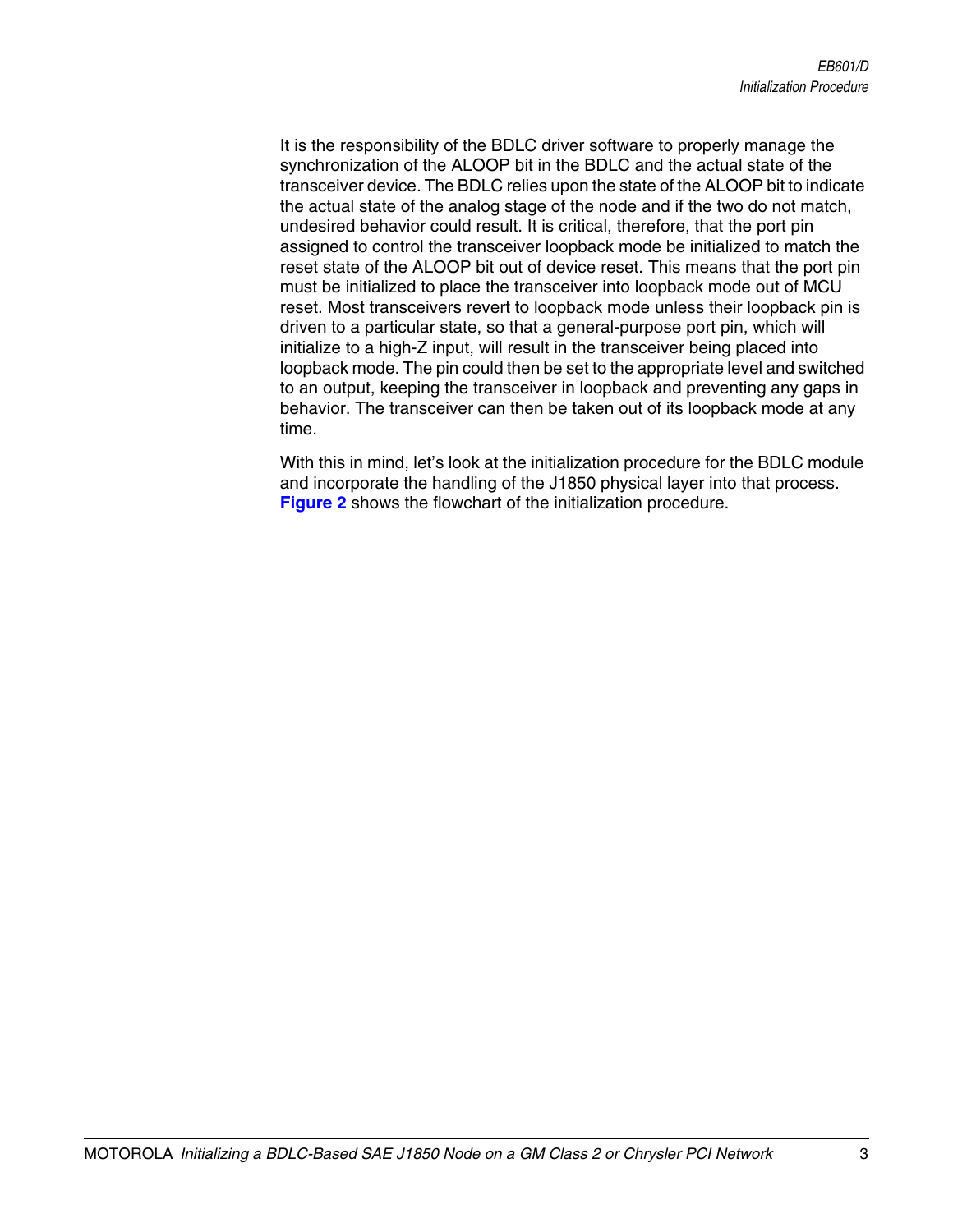<span id="page-3-0"></span>

**Figure 2. BDLC Initialization Flow Chart**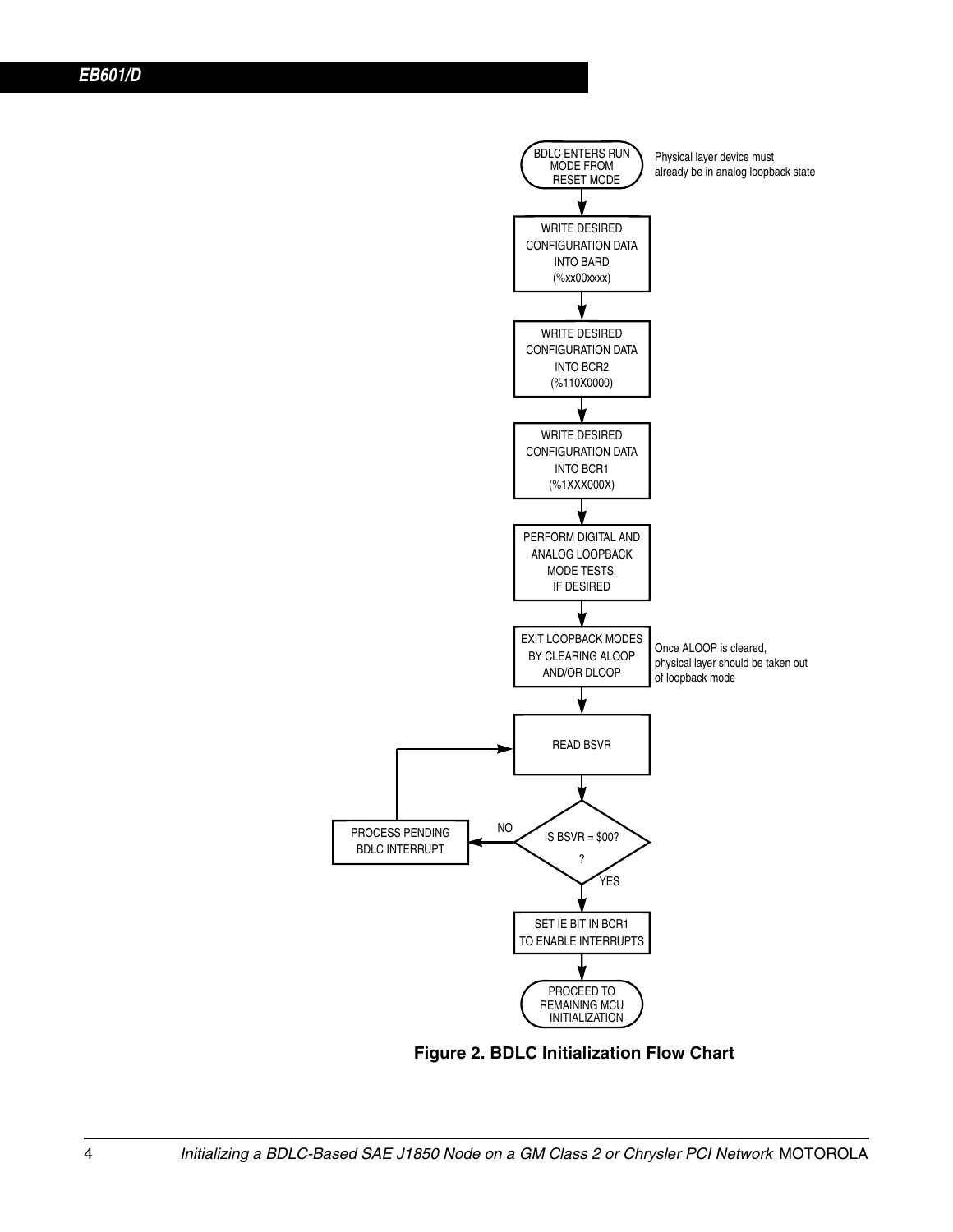As was stated before, one of the keys to the initialization process is proper handling of the physical layer device in the node. **[Figure 2](#page-3-0)** shows the same basic initialization sequence shown in the *BDLC Reference Manual*, with some minor alterations to show the two critical points in dealing with the physical layer device to ensure that the BDLC knows the current state of the physical layer. From MCU reset state, the physical layer must be in its analog loopback state, which is reflected in the reset state of the ALOOP bit. After all analog and digital loopback tests are performed, loopback modes are exited and the physical layer can be taken out of its analog loopback state by the driver software properly setting or clearing the port pin to which the loopback enable/disable pin of the physical layer is connected. Details of this will depend on the physical layer being used and which MCU port pin is used to control this feature.

For detailed explanations of each step of this initialization process, please refer to the *BDLC Reference Manual* or the BDLC block user guide. For exact values to write into each register at each stage, please also refer to the BDLC section of the data sheet for the specific MCU being used, making certain that all parameters and values properly match the system into which the J1850 node is to be placed.

It is always very important to ensure that both ALOOP and DLOOP are cleared prior to exiting the BDLC initialization routine. In some systems, especially those where the transceiver device being used does not have an analog loopback mode available, it has been observed that in rare cases the clearing of the loopback bits is unsuccessful. This can result in the failure of the node to communicate on the network due to being in loopback mode when the application software believes the unit to be in normal operation.

One way to ensure that both loopback bits are cleared is to place a software loop into the initialization code which checks the state of the bits and attempts additional bit clears in the event that the first clearing attempt fails. For example:

loop: MOV \$00,BCR2 BRSET 6,BCR2,loop BRSET 7,BCR2,loop

This method is extremely effective at ensuring clearing of the ALOOP and DLOOP bits, regardless of possible problems due to the absence of an analog loopback feature on the physical layer and takes very little extra execution time. This can provide extra assurance that the loopback modes are exited with very little performance impact.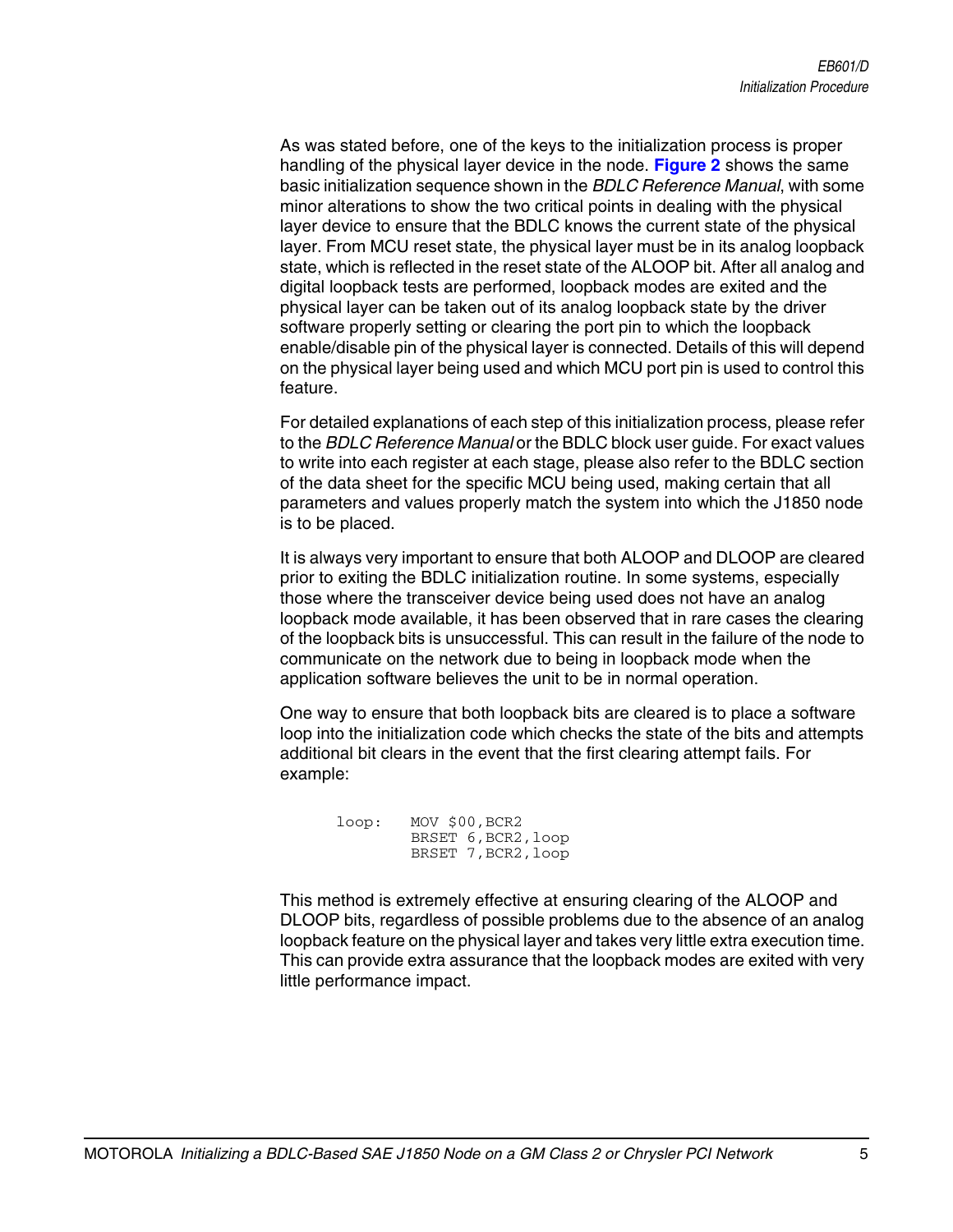## **What about the BDLC on HCS12?**

The BDLC module on the HCS12 Family of MCUs does not have an ALOOP bit. For these devices, ensure that the BDLC is enabled before releasing the physical layer device from its analog loopback state. Further, the physical layer device must be kept in its loopback state while performing any analog loopback testing. Please refer to the BDLC block user guide for the HCS12 device being used for more information.

## **Conclusion**

The initialization procedure for a J1850 node involves controlling the BDLC module, as well as the physical layer device in a system to ensure seamless merging of the node into network traffic. Due to the history of the evolution of the BDLC module and MCUs using this module, some confusion has arisen about how to handle the two now-distinct components of MCU and physical layer. It is essential to maintain synchronization of the MCU hardware, physical layer, and application software to ensure that proper initialization will occur every time the MCU resets.

## **References**

- *BDLC Reference Manual* HC08 and HC12 MCUs (Motorola document order number BDLCRM/D)
- HCS12 BDLC Block User Guide HCS12DJxx MCUs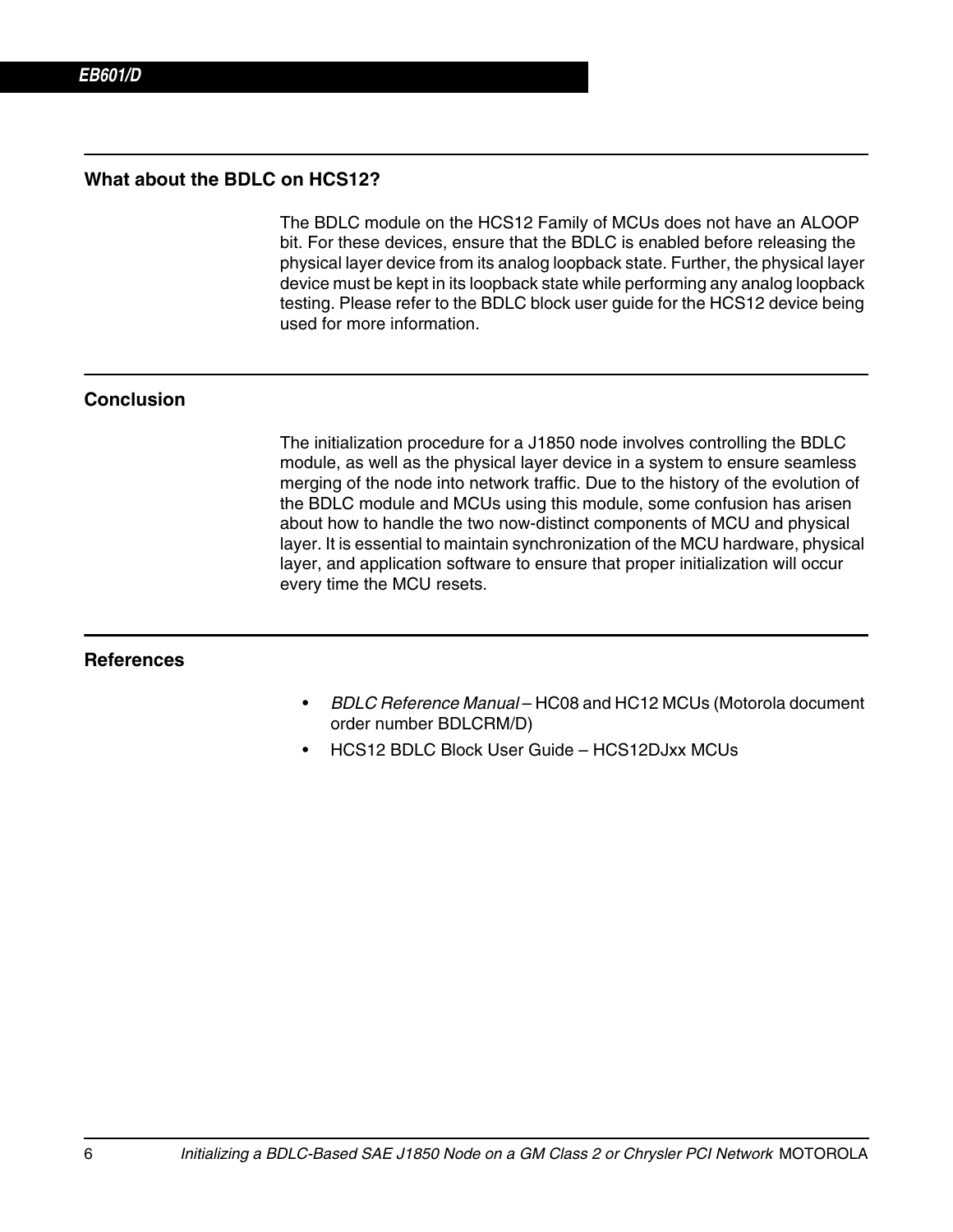*This page intentionally left blank.*